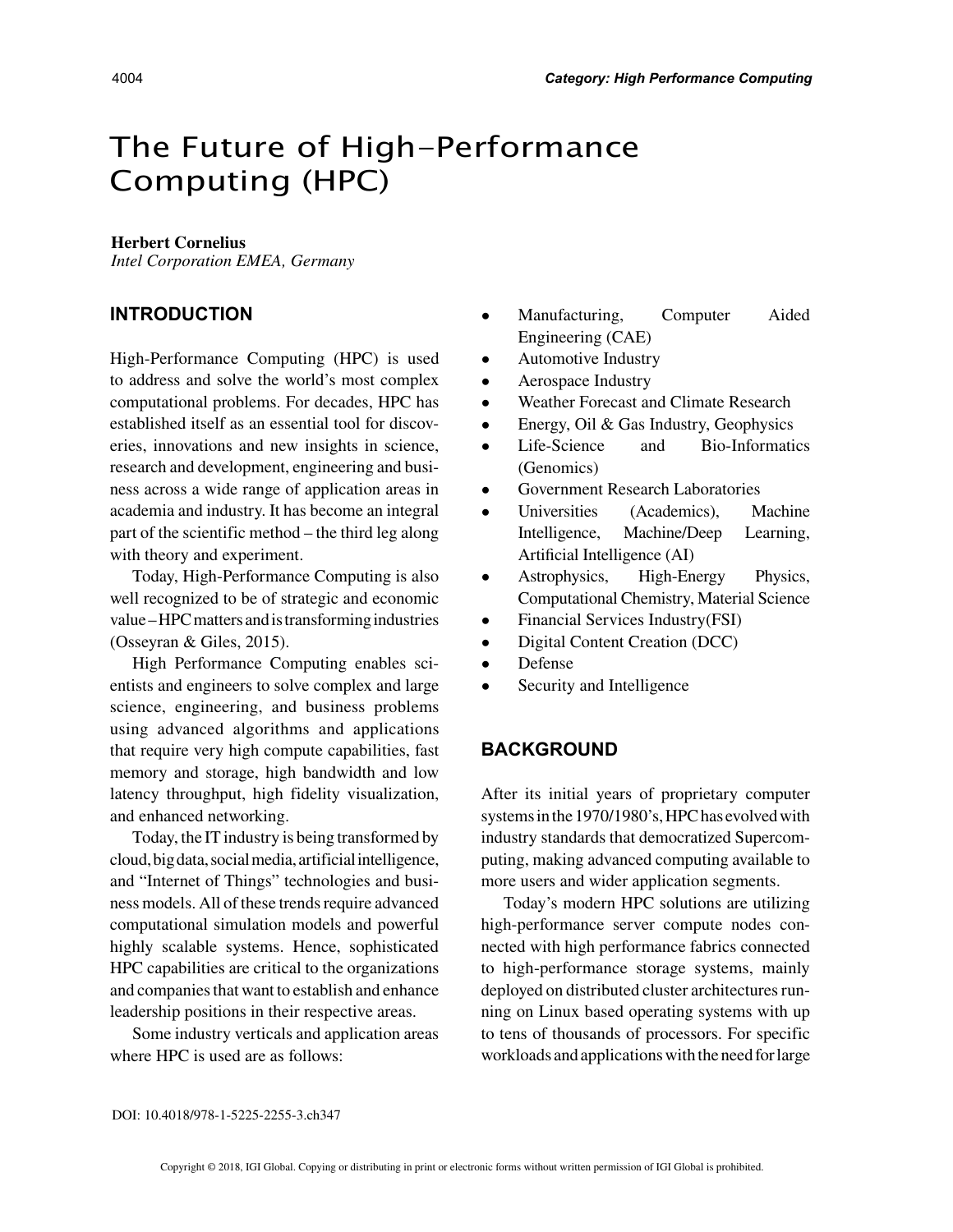H

coherent shared memory capacity (terabytes of data: TB), more specialized solutions and systems are used based on cc:NUMA (Cache-Coherent Non-Uniform Memory Access) architectures. For example, the SGI UV system supports up to 256 CPU sockets and up to 64TB of cache-coherent shared memory in a single system.

While in the past chip designs used to be limited by space and the number of transistors available, now power consumption is becoming the main constraint for High-Performance Computing. With several new emerging technologies there will be multiple opportunities to address some of the ongoing challenges in HPC such as balanced architectures, energy efficiency, density, reliability, resiliency, sustainability, and last but not least ease-of-use.

As stated in a recent article (Bader, 2016), the trend in high- performance computing (HPC) to adopt more accelerators such as graphics processing units (GPUs), field-programmable gate arrays (FPGAs), and coprocessors has led to significant heterogeneity in computation and memory subsystems. Application developers typically employ a hierarchical message passing interface (MPI) programming model across the cluster's compute nodes for internode communication, and an intranode model (normally based on shared memory) such as OpenMP for the CPUs or an accelerator-specific library (usually based on an off-load model) such as compute unified device architecture (CUDA) or open computing language (OpenCL) for accelerator devices within each compute node of a cluster.

The following sections will discuss some of the new emerging technologies that are being developed for all parts of HPC to enable balanced solutions regarding data processing (compute), memory, storage, fabric and I/O, as well as parallel software and programming aspects for HPC.

### **Processing**

A modern HPC solution can be characterized by its functional high level components consisting of the following parts as shown in Figure 1:

- **Compute:** Advanced calculations with data in fast memory performing mathematical and logical operations.
- **• Processing:** Including data movements, data packing/unpacking, compression/decompression and encryption/decryption of data.
- **• Visualization:** High fidelity visualization of results and data, often in-situ.
- Storage: fast and high capacity permanent data storage.
- **• Fabric:** High performance interconnect to connect all parts of a HPC solution together.
- **• Networking:** To provide access to other systems and traditional IT infrastructures.

#### *Figure 1. High level view of HPC solution components*